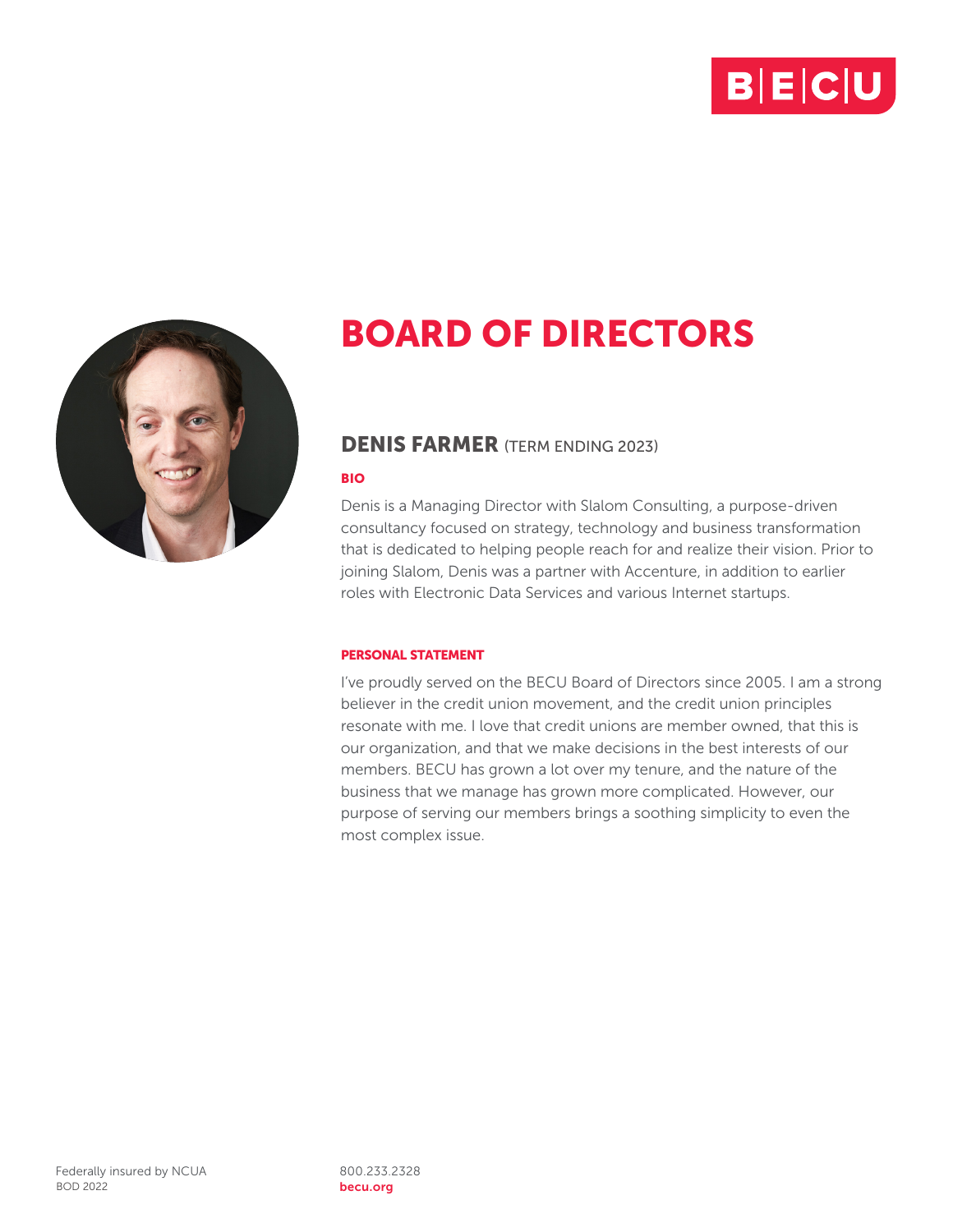



## BILL LONGBRAKE (TERM ENDING 2025)

## BIO

Bill has extensive experience in finance and investments, macroeconomics and monetary policy, risk management, housing, and public policy. He has served in business, academic and government organizations. Bill began his career in Washington, D.C. in various government positions from 1970 – 1982. He then held senior leadership roles at Washington Mutual, helping the company become the sixth largest depository institution in the U.S. He currently serves as a director of the Washington State Investment Board and is a member of Governor Inslee's Council of Economic Advisors.

## PERSONAL STATEMENT

I am passionate about BECU's member-focused mission and want to do all that I can to preserve BECU's culture and values – "Members First," "Do the Right Thing," "Know Your Stuff," "Own It," and "Be Real." BECU's success in serving its members depends on these values and in preserving the "secret sauce" that epitomizes BECU's culture. As a board member, I will be able to share my knowledge and experience in finance, risk, public affairs and community engagement in support of BECU's mission to serve members and enhance their well-being.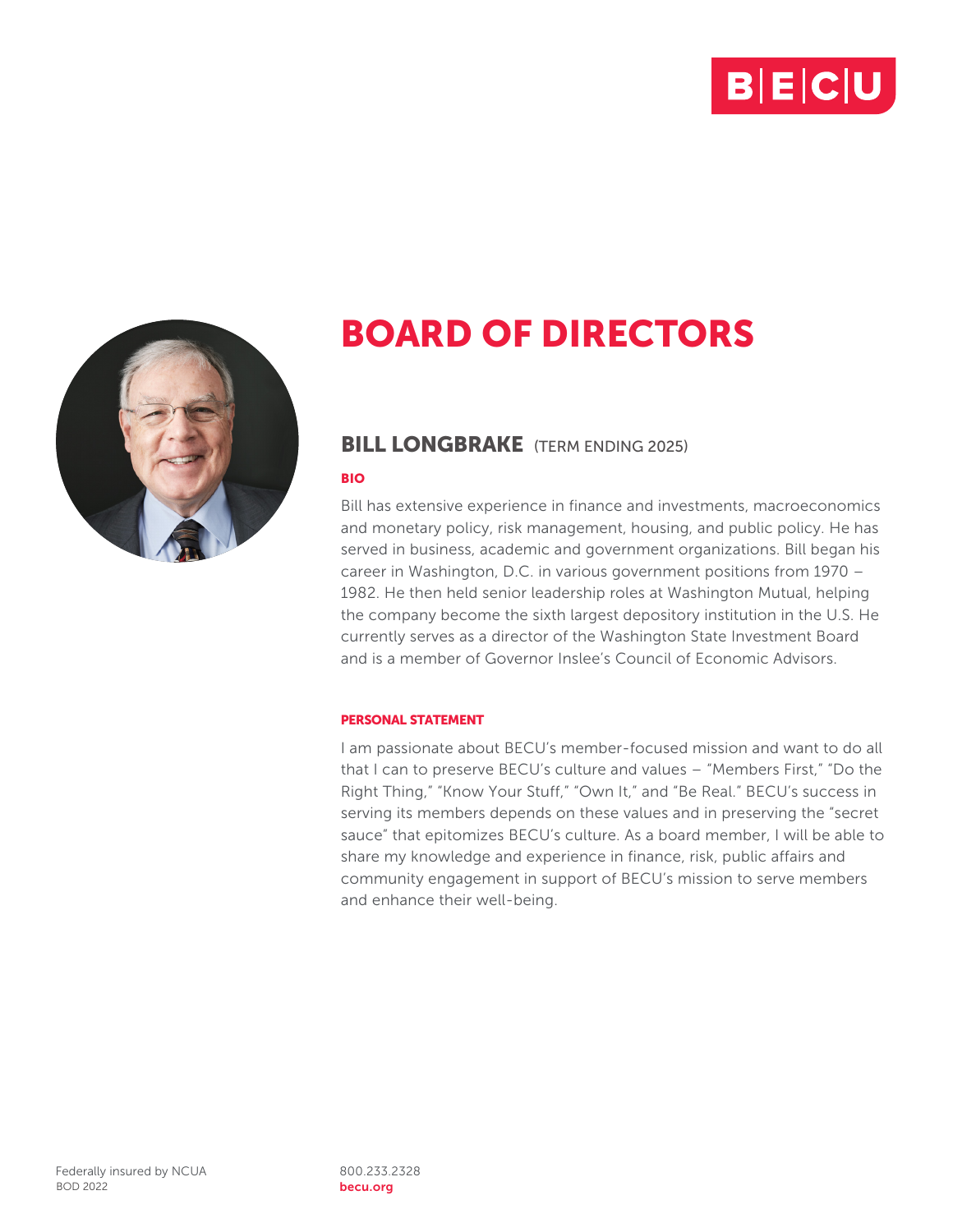



## **JOHN MCMURRAY** (TERM ENDING 2025)

#### BIO

John is the Chief Risk Officer and Chief Auditor for Russell Investments. John has extensive experience as a board director as well as a senior financial services executive working with boards, including audit, finance, investment, and risk committees. He holds an M.S. from MIT, an M.B.A. from the University of Texas at San Antonio and a B.S. from Trinity University. He is a Chartered Financial Analyst, a Certified Public Accountant and a Charted Global Management Accountant.

## PERSONAL STATEMENT

I would be honored to continue serving on BECU's Board of Directors and Audit Committee and believe my background would allow me to continue providing meaningful and relevant contributions. As a longtime supporter of credit unions, my wife and I are also longtime and enthusiastic members of BECU. Having worked in the financial service industry virtually all of my career, I know and appreciate that BECU is truly unique and special. I am eager to assist the BECU community as the institution continues to forge ahead towards a bigger and even brighter future.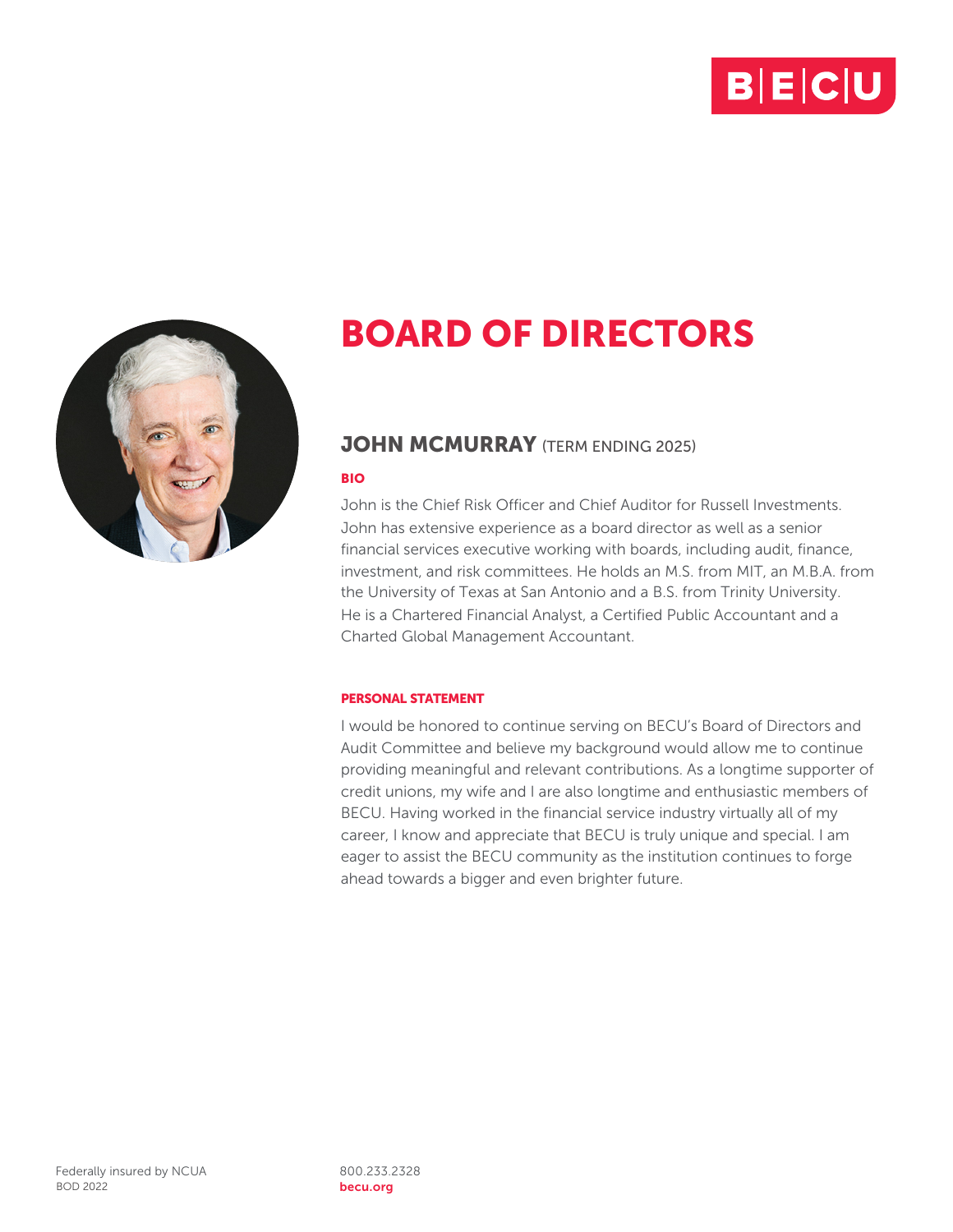



## PATRICK SMITH (TERM ENDING 2025)

## BIO

Patrick is currently the Head of Small Business & Home Lending at Santander Bank, N.A. Previously, he served as an Executive Vice President at KeyBank and was also a member of the Executive Council. Before that, he held senior leadership roles at Liberty Mutual, Capital One, Wells Fargo and Bank of America. Patrick holds an M.B.A. from the University of Chicago Booth School of Business, an M.S. in IT management from the University of Virginia, and a B.S. in finance from Tuskegee University.

## PERSONAL STATEMENT

We live in an age of disruption, where the established and conventional are yielding to the demands of a more expansive vision of what might be. The winners in this environment will be the institutions that are grounded in a noble mission. BECU is precisely that type of company and I look forward to advancing their mission of improving the financial well-being of their members and communities.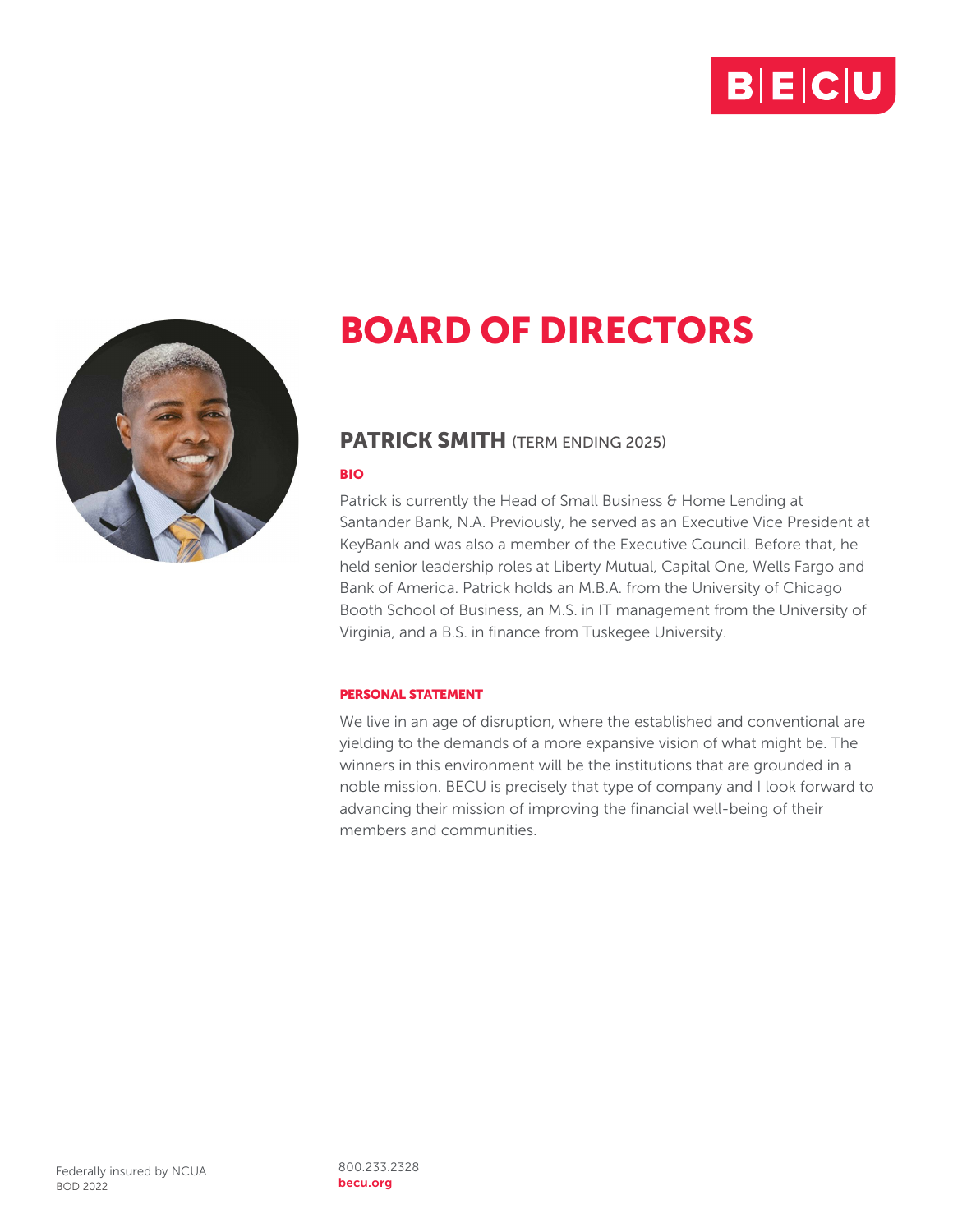



## DENIS FARMER (TERM ENDING 2023)

#### BIO

Denis is a Managing Director with Slalom Consulting, a purpose-driven consultancy focused on strategy, technology and business transformation that is dedicated to helping people reach for and realize their vision. Prior to joining Slalom, Denis was a partner with Accenture, in addition to earlier roles with Electronic Data Services and various Internet startups.

## PERSONAL STATEMENT

I've proudly served on the BECU Board of Directors since 2005. I am a strong believer in the credit union movement, and the credit union principles resonate with me. I love that credit unions are member owned, that this is our organization, and that we make decisions in the best interests of our members. BECU has grown a lot over my tenure, and the nature of the business that we manage has grown more complicated. However, our purpose of serving our members brings a soothing simplicity to even the most complex issue.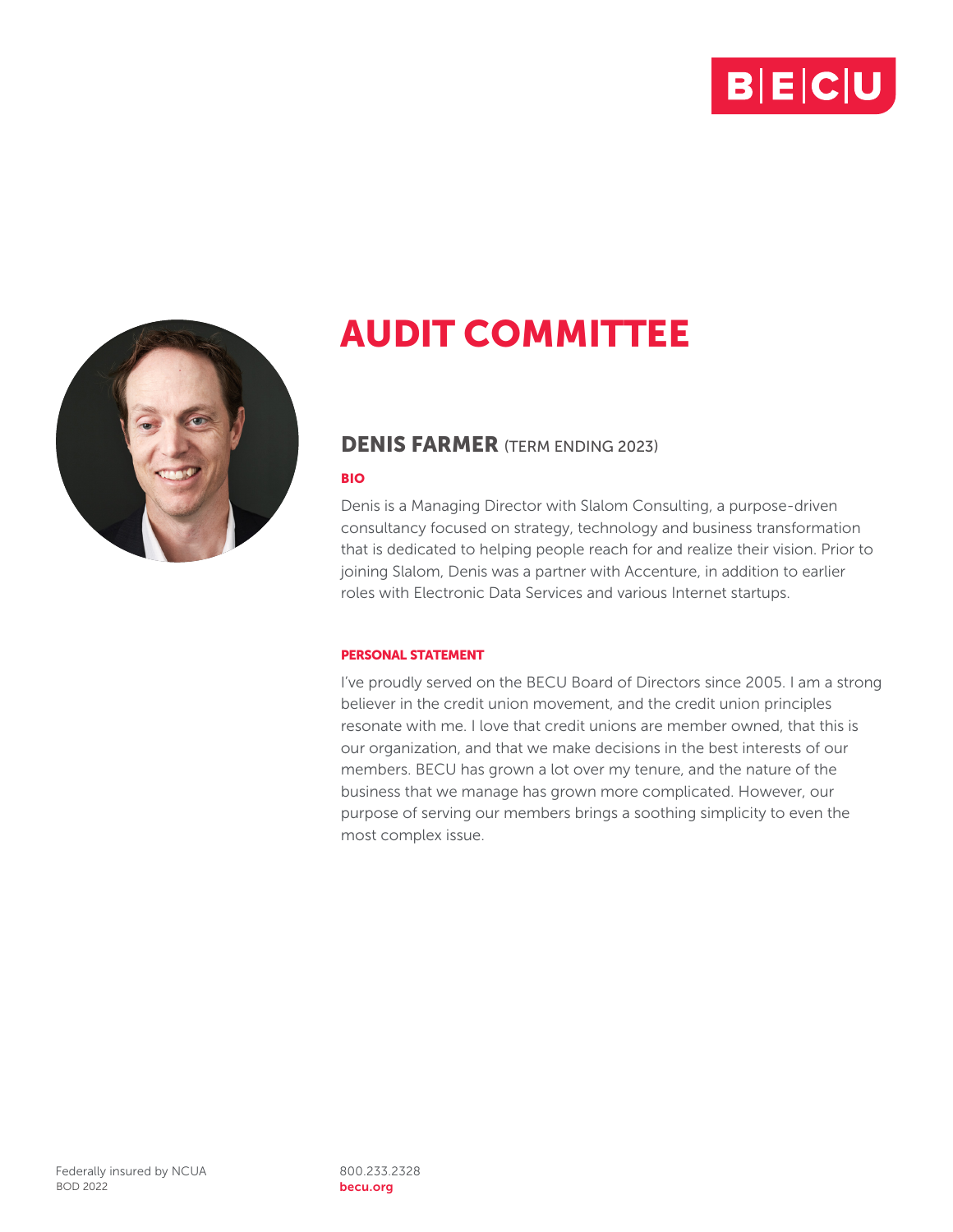



## **JOHN MCMURRAY** (TERM ENDING 2025)

#### BIO

John is the Chief Risk Officer and Chief Auditor for Russell Investments. John has extensive experience as a board director as well as a senior financial services executive working with boards, including audit, finance, investment, and risk committees. He holds an M.S. from MIT, an M.B.A. from the University of Texas at San Antonio and a B.S. from Trinity University. He is a Chartered Financial Analyst, a Certified Public Accountant and a Charted Global Management Accountant.

#### PERSONAL STATEMENT

I would be honored to continue serving on BECU's Board of Directors and Audit Committee and believe my background would allow me to continue providing meaningful and relevant contributions. As a longtime supporter of credit unions, my wife and I are also longtime and enthusiastic members of BECU. Having worked in the financial service industry virtually all of my career, I know and appreciate that BECU is truly unique and special. I am eager to assist the BECU community as the institution continues to forge ahead towards a bigger and even brighter future.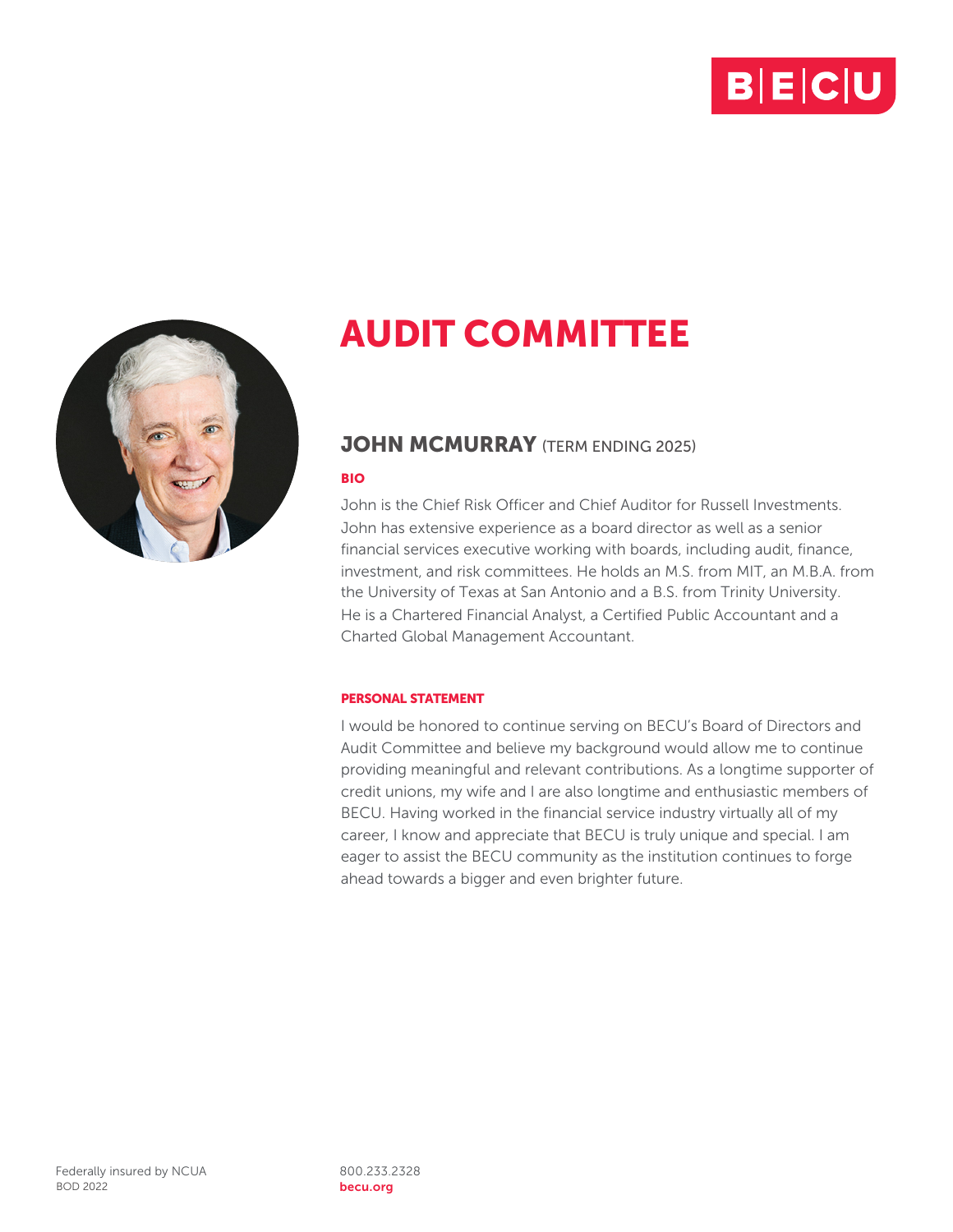



## VANESSA PEGUEROS (TERM ENDING 2023)

#### BIO

Vanessa is a Chief Information Security Officer with over 26 years of experience managing technology, security and risk teams. She has worked with startups and Fortune 500 companies around the world, and has deep experience in governance, risk management and cybersecurity. Vanessa has a BS in Mechanical Engineering from UC Berkeley, an MBA from Stanford University and a MS in Telecommunications from University of Colorado, Boulder.

## PERSONAL STATEMENT

I have always been drawn to organizations that make a positive impact on people's lives. My passion for technology and the improvements it can have on our lives is balanced by my practical insights on the risks and challenges technology presents to society. I have applied these two strengths (technology and risk management) to build my expertise in the Information Security discipline and I hope to help position BECU to deal with the challenges of the future while continuing to serve its members and the community.